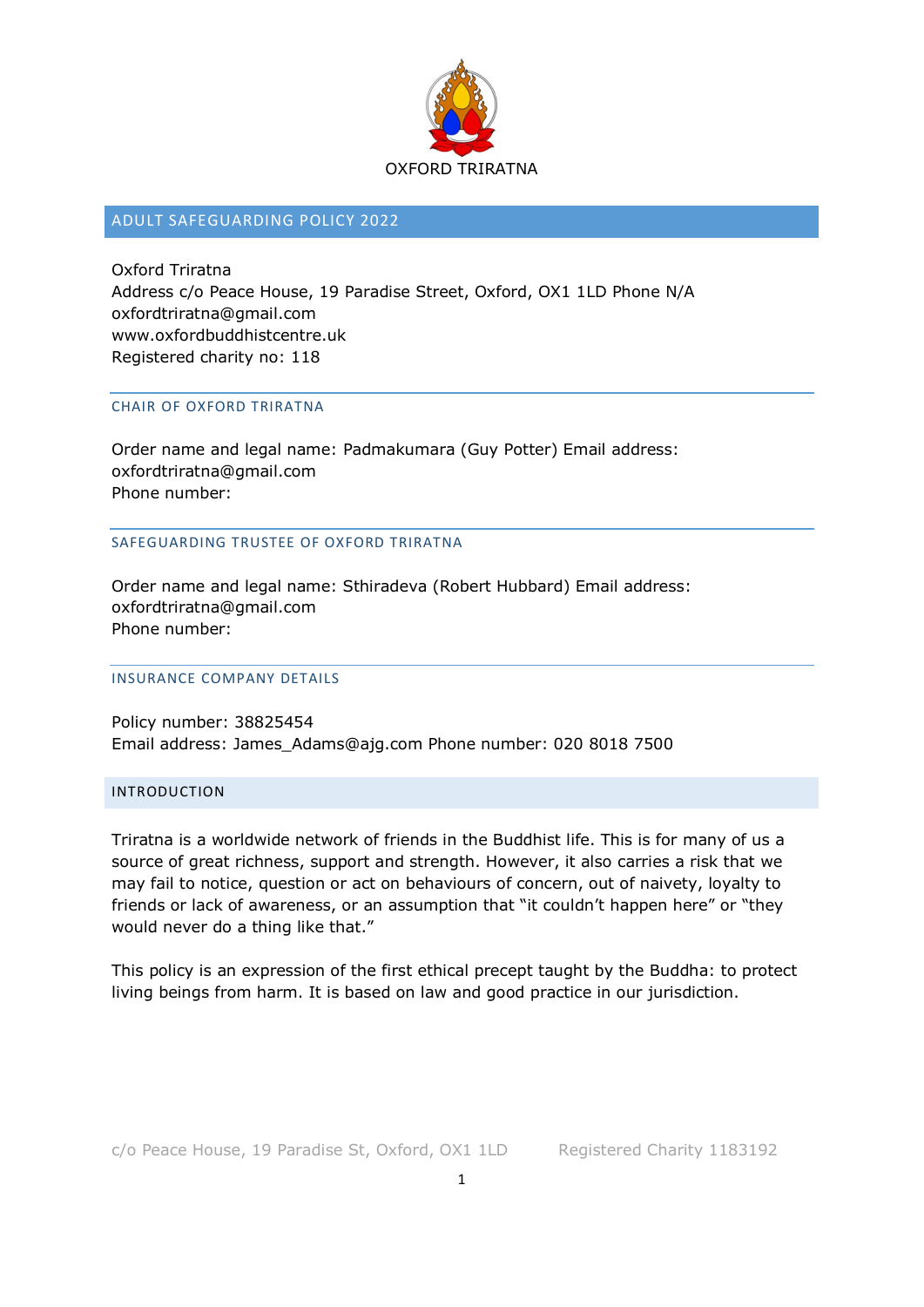

#### THE PURPOSE OF THIS POLICY

This policy is for Friends, Mitras and Order members involved in Oxford Triratna activities (and those of any outreach groups run by this charity) as employees, volunteers, leaders or teachers.

It aims to provide

- Protection for all adults attending [name of Triratna centre/charity/enterprise] activities, including those who may be at risk of harm or have care and support needs, and
- Protection for Friends, Mitras and Order members working with them. It sets out
- information and practices contributing to the prevention of harm to adults.
- what to do if harm is suspected.

## OUR VALUES

As the trustees of Oxford Triratna we wish all adults who come into contact with our charity in any way to flourish through their engagement with the Buddha, Dharma and Sangha.

We recognise an ethical duty to prevent or address harm to all adults in the course of our activities, including adults who may be at risk of harm or have care and support needs, as set out by the Charity Commission in its latest guidance: https://www.gov.uk/guidance/safeguarding-duties-for- charity-trustees

The types of harm we have a duty to prevent and address are listed in Appendix 1; they apply by law to the care of adults who are deemed formally vulnerable or 'at risk'. However, this list also provides a guide as to the types of harm we must be alert to prevent or address in the case of all adults.

Although we do not run activities specifically for those with identifiable vulnerabilities such as those who are carers, or who live with mental illness or addiction, we recognise that people who may be vulnerable in these ways do attend our events and take part in the life of our sangha.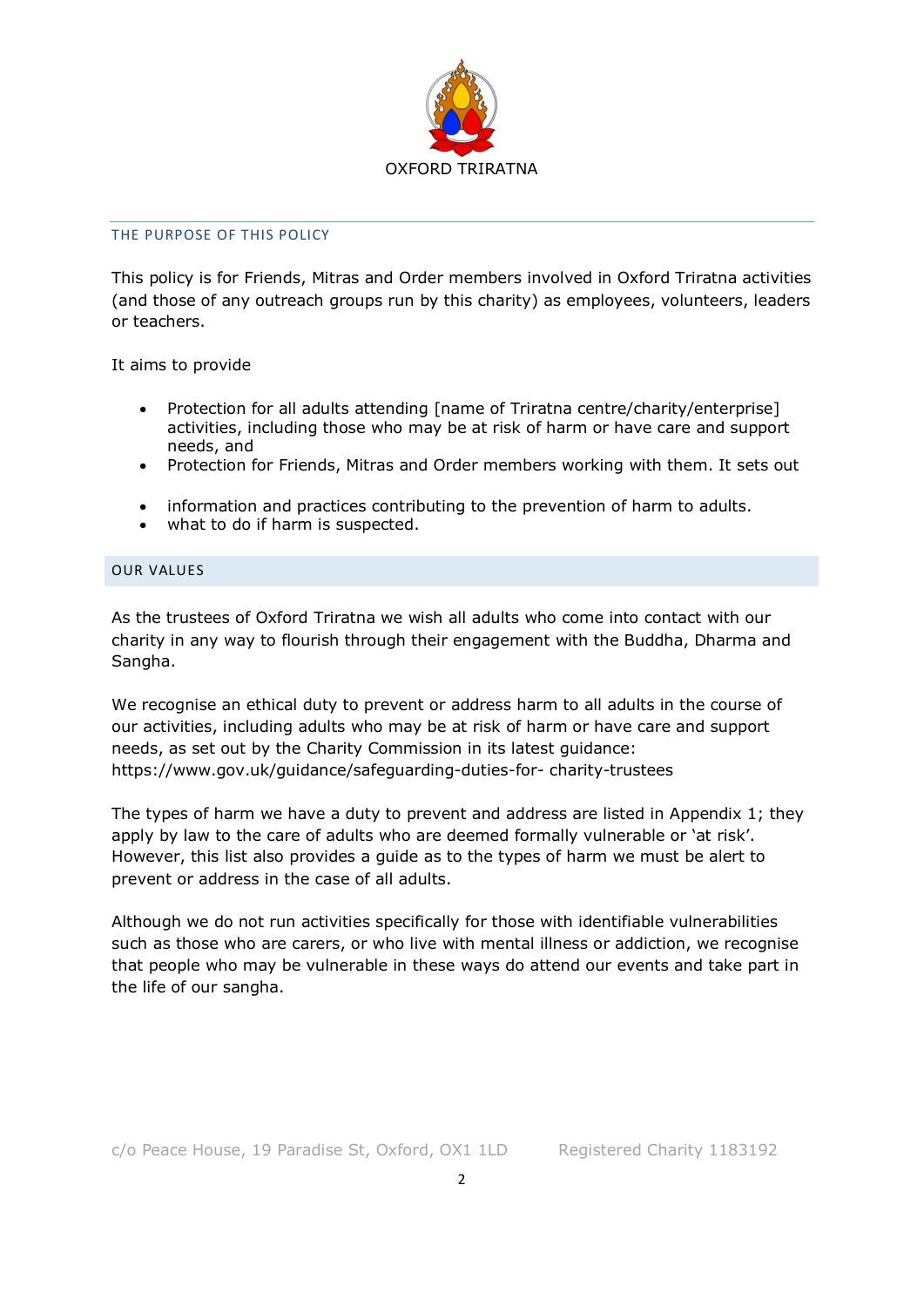

**Padmakumara is our Safeguarding officer.** They are responsible for co-ordinating the Safeguarding of children and adults in all the activities of **Oxford Triratna.** 

**Sthiradeva is our Safeguarding trustee.** They are responsible for making sure Safeguarding is taken seriously by the trustees and appears regularly on their agendas, ensuring the trustees comply with their Safeguarding obligations as required by the Charity Commission.

#### WHO IS AN ADULT?

For the purposes of this policy an "adult" is a person who has passed their 18<sup>th</sup> birthday regardless of the legal age of majority in any jurisdiction.

#### WHO IS AN ADULT WHO IS VULNERABLE OR "AT RISK"?

The UK Care Act 2014 defines such a person as "any person who is aged 18 years or over and at risk of abuse or neglect because of their needs for care and or support"; ie, they need care and support (whether or not the local authority is meeting any of those needs); and "Is experiencing, or at risk of, abuse or neglect; and as a result of those care and support needs, is unable to protect themselves from either the risk of, or the experience of, abuse or neglect".

Adults who may be formally 'at risk' may also include those who

- have dementia
- have learning disabilities
- have mental health problems
- have drug, alcohol or substance dependency
- have physical or sensory disabilities
- have been bereaved, suffered grief and loss
- through age or illness are dependent on other people to help them
- live with domestic abuse
- are homeless
- are refugees or asylum seekers or
- for any reason may be considered not to have 'mental capacity'. (See below.)

Whether or not a person is "vulnerable" or "at risk" in these cases will vary according to circumstances, and it should be noted that a person with a physical disability is not necessarily at risk, though they could be. Each case must be judged on its own merits.

3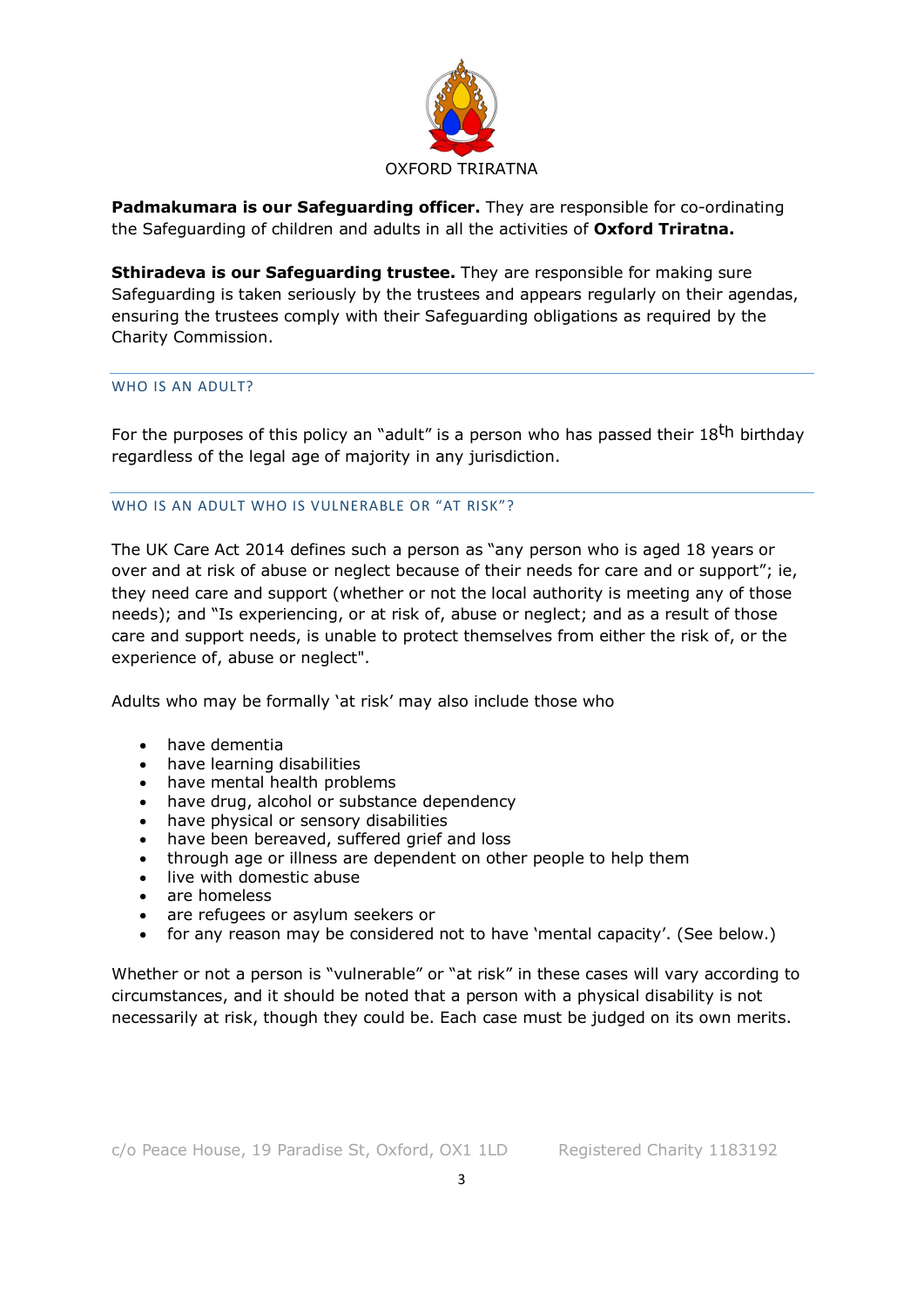

#### DEFINITIONS OF ABUSE IN ADULTS

See appendix 1.

SIGNS OF ABUSE IN ADULTS

See appendix 2.

WHAT IS 'MENTAL CAPACITY'?

See appendix 3.

#### VULNERABILITY CAN BE VARIABLE

Vulnerability and resilience can vary throughout a person's life. Many people who are generally emotionally and psychologically stable in most aspects of their lives and would not be formally classified as vulnerable or 'at risk' may on occasion may find themselves in a more vulnerable position, e.g. after a bereavement, serious illness, or breakdown of a relationship. They may be new to the practice of meditation and their practice may make them more sensitive.

For example, we will bear in mind that a person who is emotionally vulnerable for any reason may not be able to make balanced decisions regarding giving money or becoming more involved with Triratna, or entering into intimate relationships, whether friendship or relationships which are more romantic or sexual in nature. We will take great care to help each other avoid exploiting people in such everyday situations of vulnerability.

## PROTECTING THOSE WITH PSYCHOLOGICAL DISORDERS

We are aware that those attending our centre and activities include adults experiencing psychological disorders ranging from mild to severe.

We recognise that as Buddhists we do not have the professional skills to diagnose or help people with psychological disorders and that they may not be helped solely by the kindness of Buddhists. In such cases we may need to advise them to seek professional help.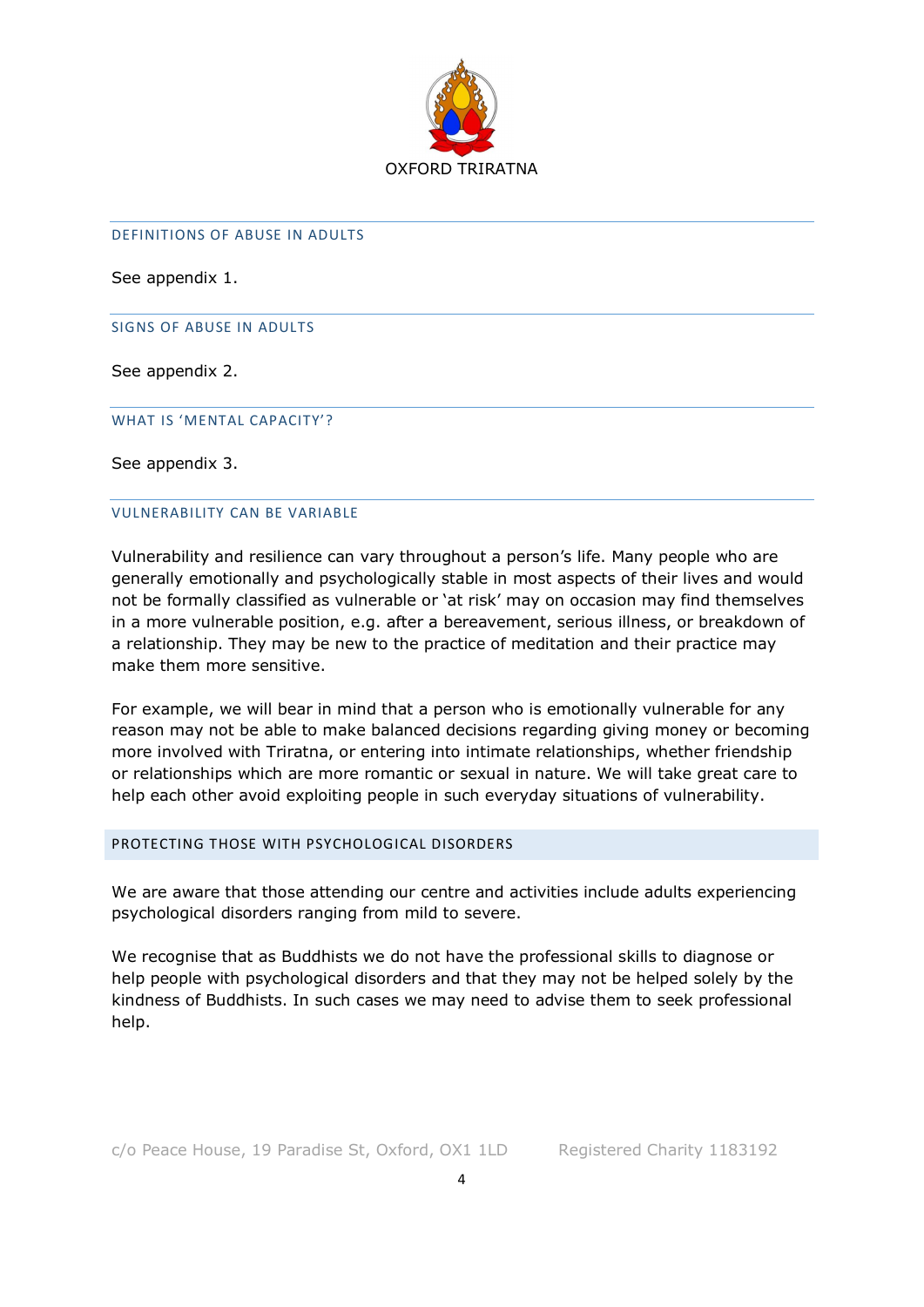

We are aware that for people with serious psychological disorders traditional Buddhist practices involving recognition of the illusion of self could be dangerous. We may need to encourage them in traditional Buddhist practices involving the calming of body and mind, or to avoid meditation – altogether, or during periods of relapse.

Where we believe a person to be **at risk of** self harm or suicide we will encourage them to contact their GP, mental health team or to go to the accident and emergency department of the local hospital. If necessary we will make the contact on their behalf, with their permission. We will consult with Triratna's ECA Safeguarding Team if necessary: safeguarding@triratna.community

Where we consider there is **immediate danger** of a person harming themselves or others we will contact emergency services**,** without their permission if necessary

## PROTECTING THOSE WITH PSYCHOLOGICAL DISORDERS - ONLINE

Buddhism and meditation are increasingly taught using online media. In person, it is *relatively* easy to notice where a person may have compromised mental health; online it is much more difficult.

We recognise that among those seeking *individual* online guidance from members of the Triratna Buddhist Order there may be some reporting meditation experiences which are an indication of serious psychological disorder.

In engaging in *individual* guidance online by email, blog, social media or text we will take great care at the start to establish with local Order members the identity, location and suitability of the participant, and which local Order members are available locally to support them *in person* and gaining permission to contact those Order members if we believe they are at risk. (This does not apply where the participant is an Order member and therefore well known to us.)

# **Responding to children online**

*Ask to see Oxford Triratna's Child Protection Policy 2022.* 

# **DBS checks /security checks**

If in any doubt about the requirements for DBS checks our Safeguarding officer will check with external Safeguarding experts such as Thirtyone:eight (www.thirtyoneeight.org) to ensure that anyone required to have a DBS check has been checked, and to the correct level. Thirtyone:eight provide an advice line and online DBS service.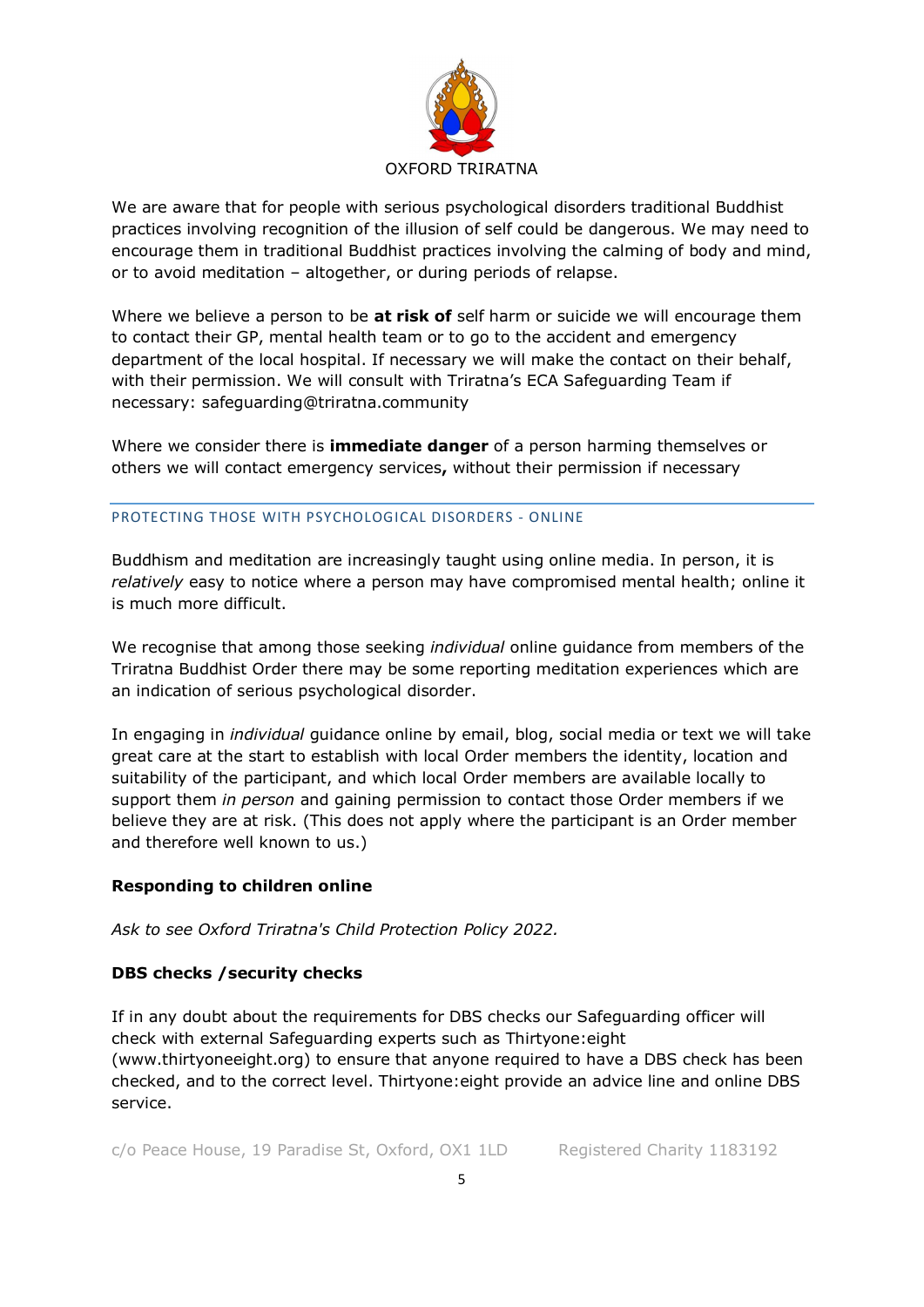

We understand that

A) the Charity CommissionstatesthatwhereverthereisalegalentitlementtoaDBScheckin respect of a trustee, employee or volunteer, a DBS check should be carried out. In detail, this means that

B) anyone employed by or volunteering for our charity in any capacity is eligible for a **Basic DBS check.** We are free to request these of any such person, but where a charity has a great many volunteers and staff and it is impracticable to DBS check all of them we must be able to demonstrate that for those who are unchecked other measures are in place to ensure the safety of all beneficiaries. This means we may decide to focus on obtaining Basic checks for those with responsibilities which render them *likely to be seen by others* as holding some degree of authority; for example:

- our Chair and trustees
- those working with our charity's money and finances
- our Safeguarding officer
- those who teach or lead and those who support them

Where any volunteer or staff member is not DBS checked we must be able to demonstrate that they

• are supervised by a person who is DBS checked

• have read the charity's Safeguarding policies and Child Protection Code of Conduct, had

an opportunity to discuss them with the Safeguarding officer and

• have signed a document recording that they have read and agree to abide by them.

**C)** The core team (Mitras or Order members, paid or voluntary) directly responsible for any Oxford Triratna activity or event specifically intended and advertised for adults likely to be more vulnerable to influence, exploitation or mistreatment can and therefore must have an **Enhanced DBS check with a check of Barred Registers.** 

At present we do not run any such activities but will keep this under review in case this should change*.*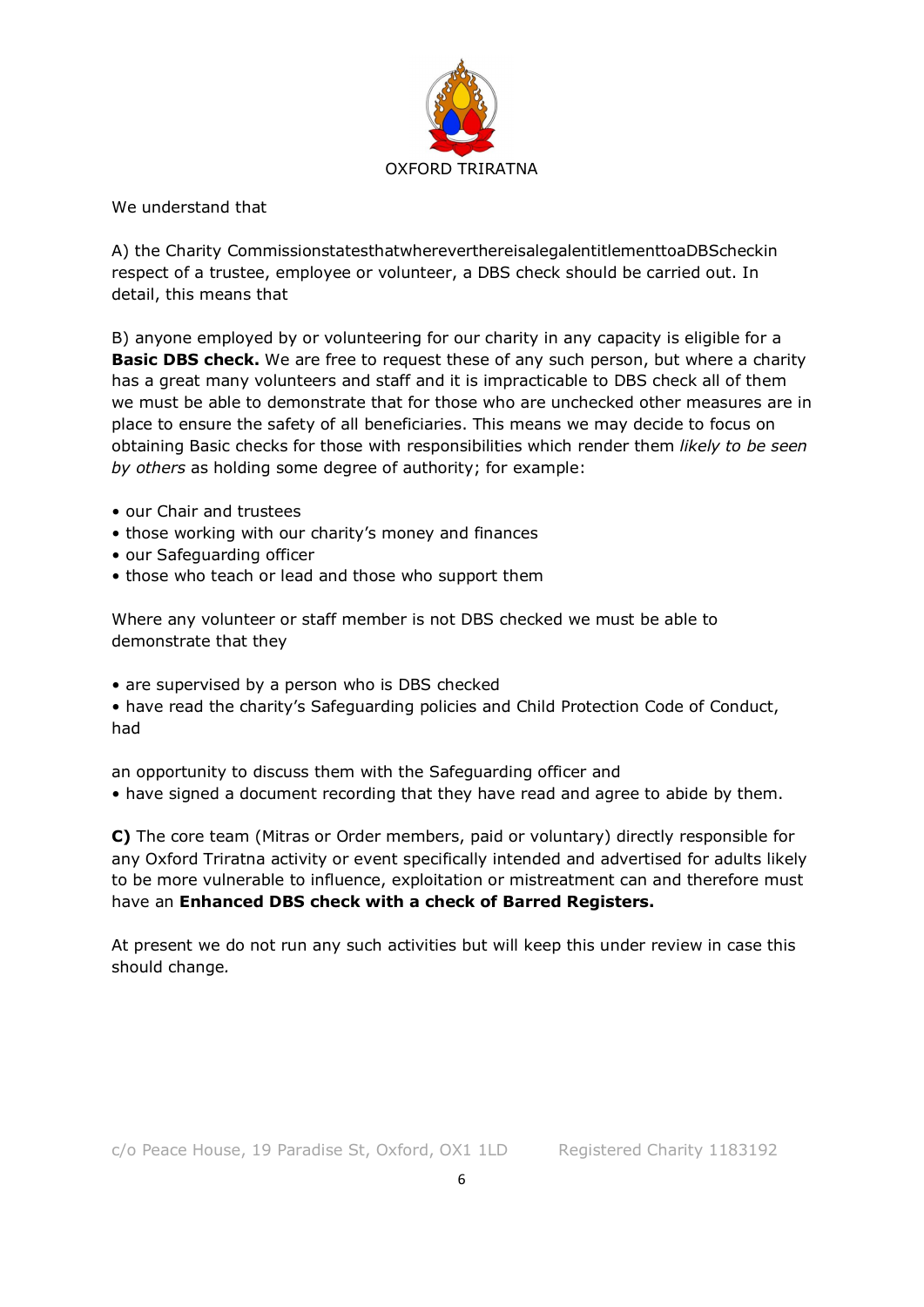

**D) DBS checks for addiction recovery meetings** However, it has been agreed with the DBS Service by the 12-Step Movement that no DBS checks are needed for 12-Step meetings. This applies only to meetings run formally as 12-Step meetings, because they are co-facilitated by the participants and have no leadership. Where 12-Step meetings take place on our premises we will take care to clarify that Mitras and Order members taking part in such meetings are not seen as leading and do not behave as such and that these meetings are self-help groups held on our premises but not part of our programme of activities.

DBS checks may be required for those leading 8-Step meetings or other recovery programmes which are not part of the 12-Step Movement, and which are run as part of our programme of activities.

Where those running an activity can, and therefore must, have DBS checks, we will require anyone helping with such activities (paid or voluntary) who has not been DBS checked to be supervised at all times by someone who is DBS checked.

DBS checks are not required for those running general activities which adults with mental health difficulties or in addiction recovery (for example) may happen to attend.

E) DBS certificates apply to roles rather than persons and are not transferrable from another role elsewhere.

F) It is regarded as good practice that any DBS certificate should be less than **three**  years old.

## MANAGING THOSE WHO POSE A RISK TO OTHERS

There may be cases where it is known that a person attending our activities is likely to pose a risk to others (for example, a person who is known to have a previous criminal conviction for sexual or other violent offences, who is on the UK Sex Offender Register, or someone who is under investigation for possible sexual or other violent offences).

Such a person will be asked by the Safeguarding officer to agree a behaviour contract setting out the terms of their continued participation in Oxford Triratna activities within agreed boundaries and based on a risk assessment carried out by an Order member with professional experience in risk assessment. If our Safeguarding officer is not qualified to do this we will ask for help from the ECA Safeguarding team or another professionally qualified Order member. (See the document 'Managing those who pose a risk 2022'.)

Where it is felt that the charity does not have the resources to manage this relationship safely, we reserve the right to ask the person not to attend our activities.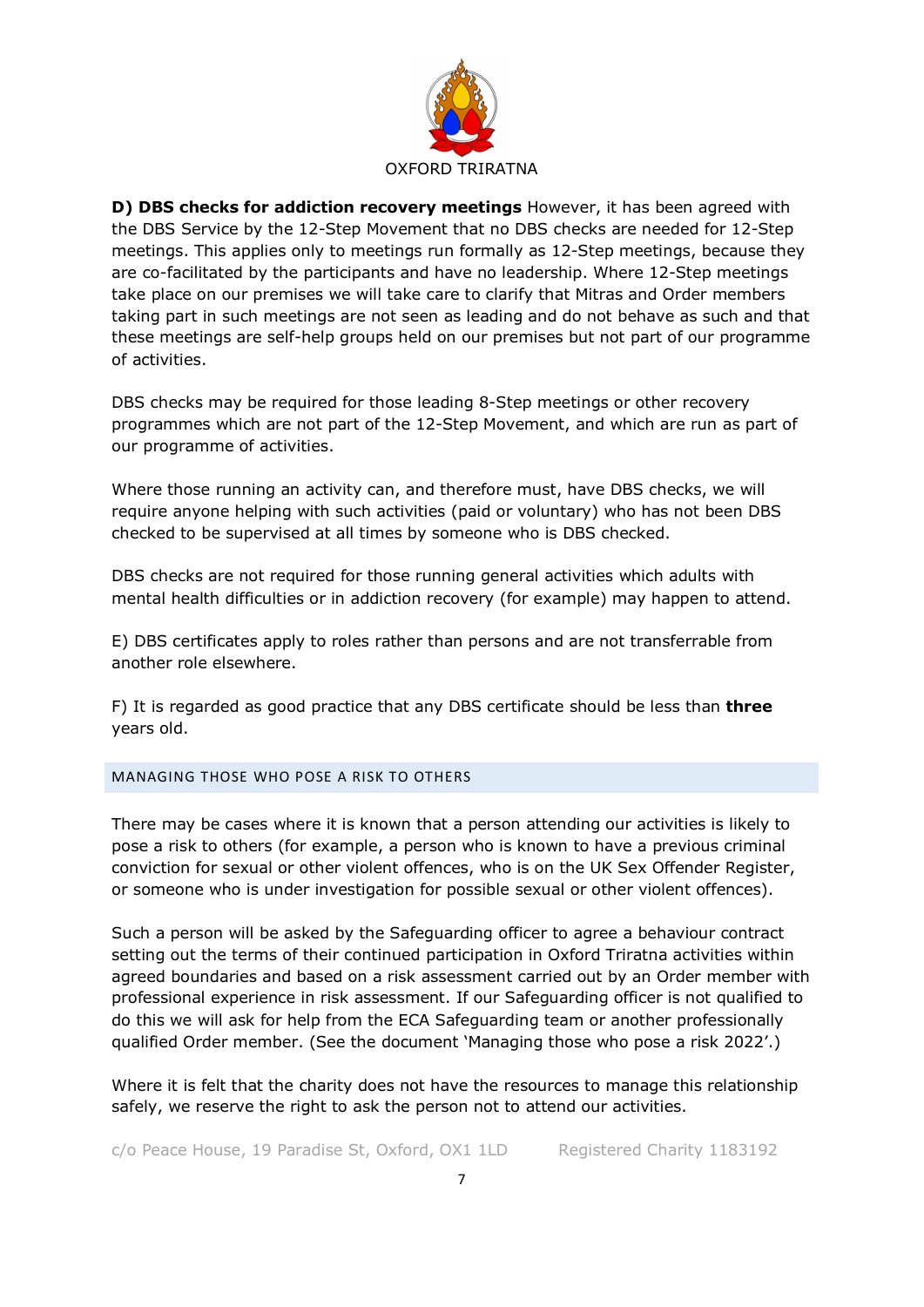

Where necessary we will consult the ECA Safeguarding team: safeguarding@triratna.community.

#### OUR SAFEGUARDING RESPONSIBILITY TO OUR LANDLORD

Oxford Triratna rents/uses premises belonging to Barracks Lane Community Garden and the Fellowship of Reconciliation. As is good practice we have shown them our Safeguarding policies and will share them again each time the policies are updated.

## WHAT IS 'ABUSE'?

'Abuse' is not a legal term, but covers a number of ways in which a person may be deliberately harmed (legally or illegally), usually by someone who is in a position of power, trust or authority over them, or *who may be perceived by that person to be in a position of power, trust or authority over them;* for example by a Friend, Mitra or Order member who is helping to run Oxford Triratna activities for those newer to such activities. The harm may be physical, psychological or emotional, or it may exploit the vulnerability of the person in more subtle ways.

However, harm can also occur less consciously, through naivety, idealism or lack of awareness.

TYPES OF ABUSE

See Appendix 1.

#### SIGNS OF ABUSE

See Appendix 2.

#### IF YOU HAVE A CONCERN

All allegations or suspicions should be taken seriously and reported to our Safeguarding officer:

## **Padmakumara - otbcsafeguarding@protonmail.com**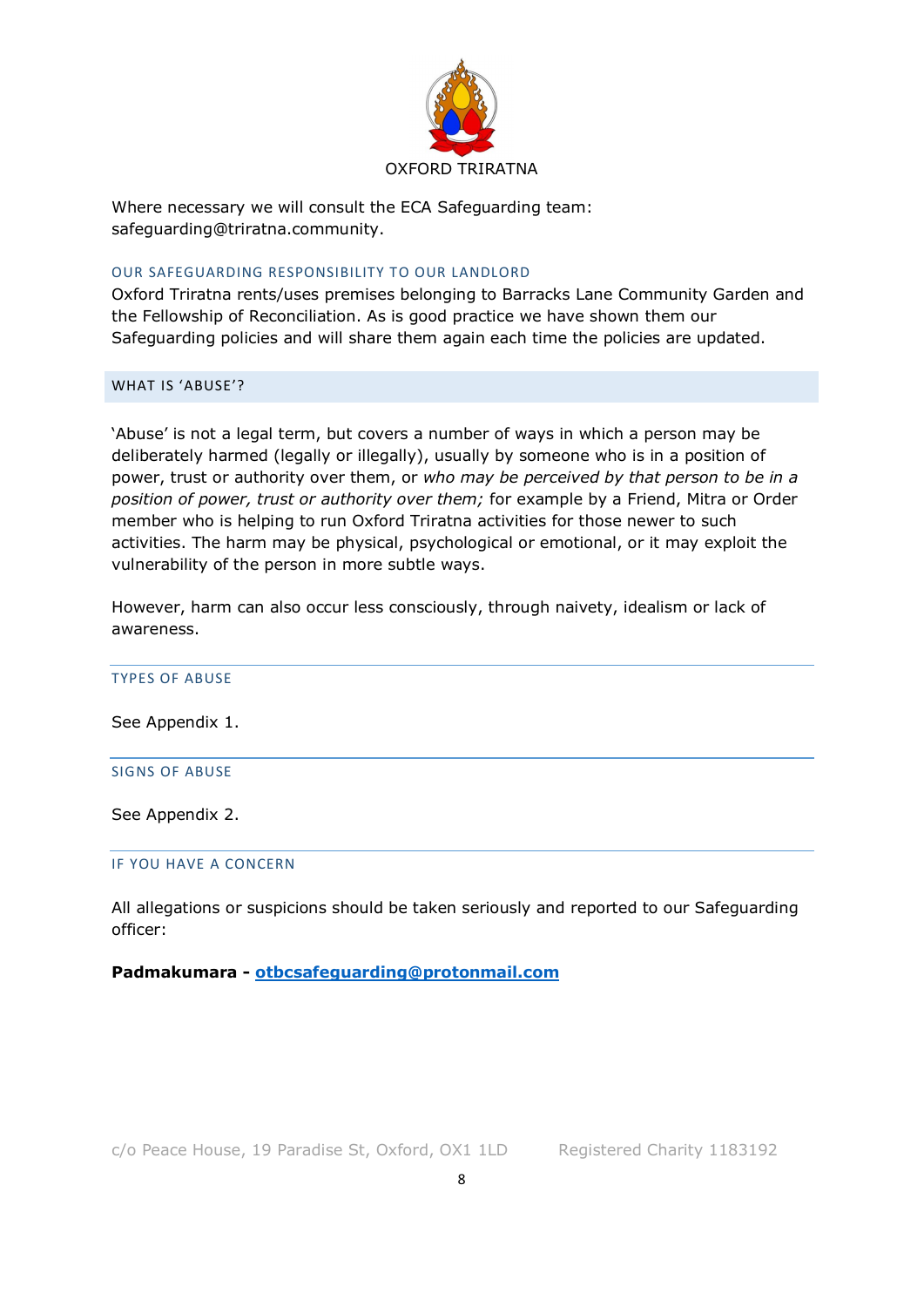

## **If a person over 18 alleges abuse We understand that we need to**

- stay calm.
- listen patiently.
- reassure the person they are doing the right thing by speaking up.
- clarify issues of confidentiality early on. We will make it clear we may have to discuss their concerns with others, on a strictly need-to-know basis, if at all possible with their permission. (See below.)
- explain what we are going to do.
- write a factual account of what we have seen and heard, immediately.

## **We will do our best to avoid**

- appearing shocked, horrified, disgusted or angry.
- pressing the individual for details.
- making comments or judgments other than to show concern. Our responsibility is to take them seriously, not to decide whether what they are saying is true.
- promising to keep secrets.
- confronting any alleged perpetrator.
- risking contaminating the evidence by investigating matters ourselves

## **What we will do next**

- We understand that our first concern must be the safety and wellbeing of this person and that we must not be distracted from this by loyalty to the person who has been accused or a desire to maintain the good name of Triratna or our charity.
- If the person receiving the disclosure is not our Safeguarding officer, they must tell the Safeguarding officer *only*, who will co-ordinate the handling of the matter on behalf of the charity's trustees. However, if the Safeguarding officer is not immediately available the matter should be communicated to the Chair of the charity or the Safeguarding trustee.
- We understand that every person has a legal right to privacy under the International Convention on Human Rights and data protection legislation; therefore if possible we need to get the person's consent to share the information they have given us, within the limits described here and below.
- If the adult alleging abuse is not formally vulnerable or 'at risk' and their complaint may be criminal, it is up to them to report to the police if they wish to; though we will offer them help and support to do this.
- If the person is formally vulnerable or 'at risk' we may report on their behalf, though with their permission *if possible.*
- Whether or not formally vulnerable or 'at risk', if the person may be in immediate danger the Safeguarding officer, Chair, Safeguarding trustee or person receiving the disclosure will phone social services or police straight away. A telephone referral will be confirmed in writing within 24 hours.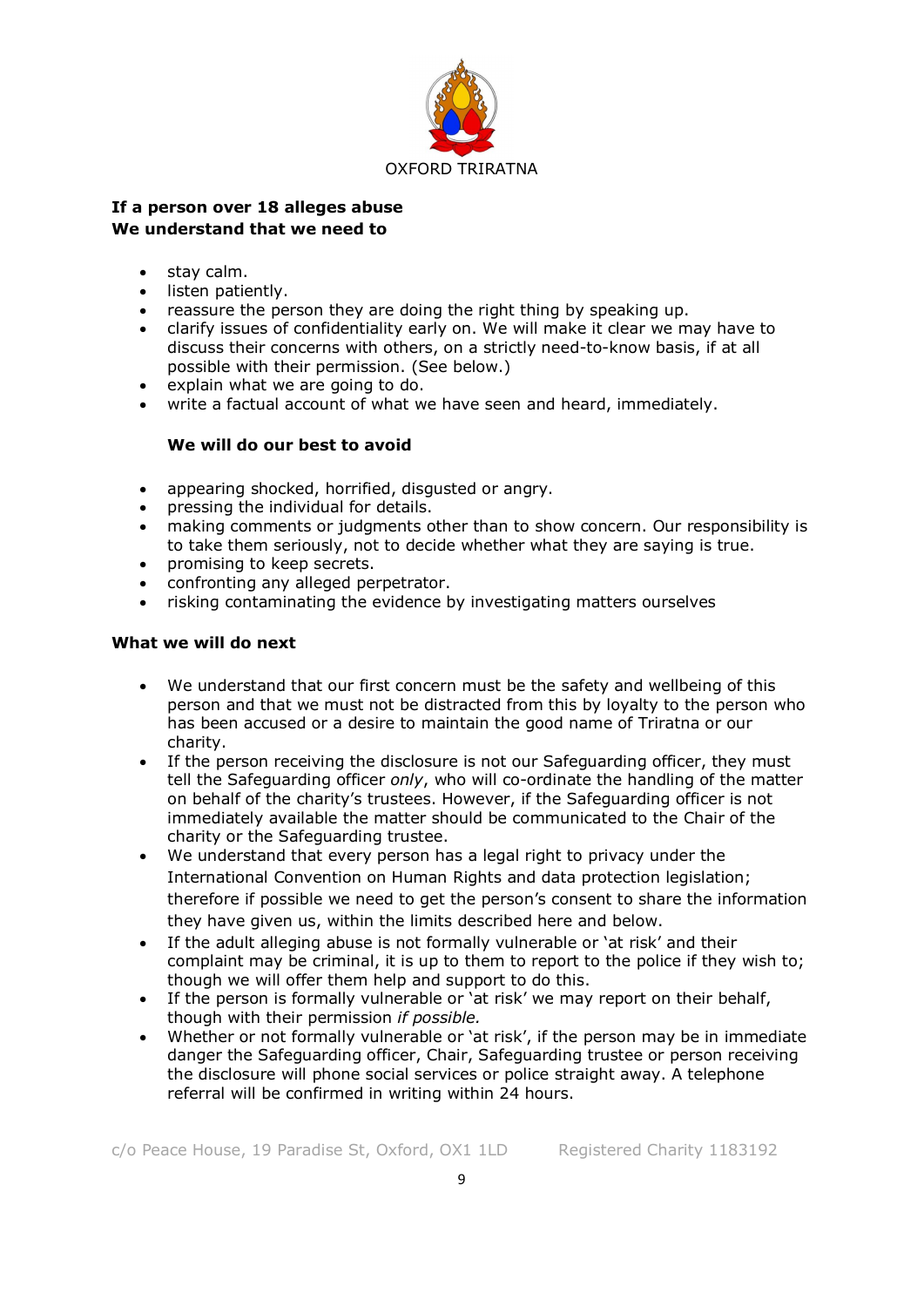

If necessary, our Safeguarding officer will contact Triratna's ECA Safeguarding team for advice: safeguarding@triratna.community

It may be necessary, and therefore legally 'reasonable', to pass on information without the adult's consent if they may be at immediate risk of harm once they leave your company and/or a crime has been or is about to be committed; also if what is disclosed indicates that there is also a risk of harm to a child.

- The person receiving the disclosure will make detailed factual notes about the conversation/concern/incident as soon as possible, including time, date and location, and pass them to the charity's Safeguarding officer. (See 'Secure, confidential record-keeping' below.) As far as possible what the person has said should be recorded in their own words, as these could be used in court.
- We understand that no sangha member should attempt to investigate a criminal allegation, that this is the job of the police and that to attempt this could prejudice a court case and put the parties in danger.

Finally, we may need to make external reports

- In England and Wales we may need to make a Serious Incident Report to the Charity Commission: https://www.gov.uk/guidance/how-to-report-a-seriousincident-in-your-charity.
- We will report to our insurers any situation or incident that we consider might lead to a claim under our insurance policy.

If necessary we will consult the ECA Safeguarding team for guidance on this: safeguarding@triratna.community .

## WHO FLSE NEEDS TO KNOW?

We understand that confidentiality, sharing information only on a need-to-know basis, is very important. Under data protection legislation nobody has a right to know about a case – except, for Safeguarding purposes, those in a position to prevent further harm, and our Chair, who holds ultimate responsibility for the governance of the charity. For example, where there is a criminal allegation against a Mitra it could be justifiable for the Safeguarding officer, Safeguarding trustee, Chair and Mitra convenor to know about it.

This is not a matter of concealment but is intended to protect all concerned from further harm. It will also protect our sangha from fear, rumour and disharmony which will make it much harder to deal with the matter effectively without causing further harm.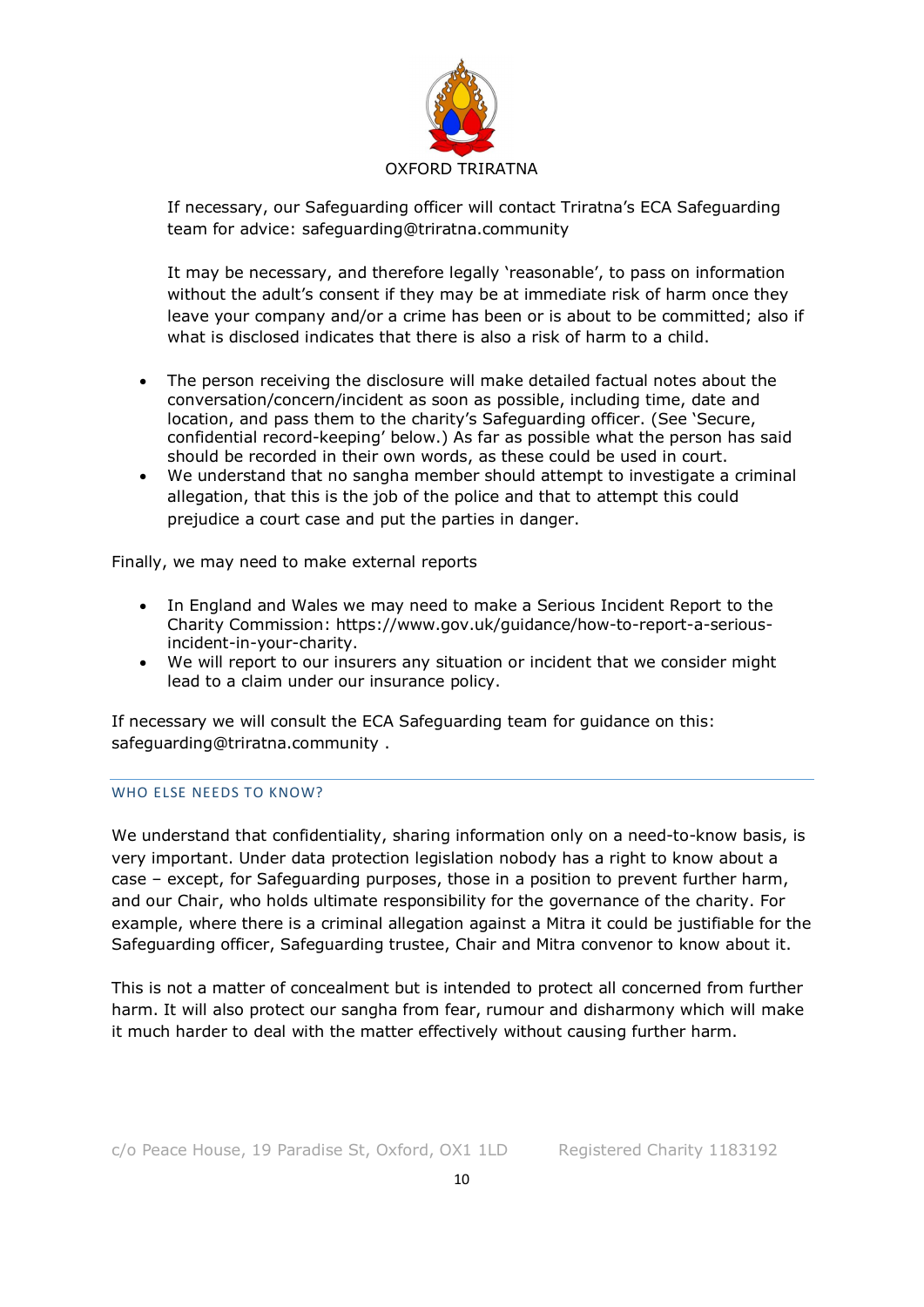

## SECURE, CONFIDENTIAL RECORD-KEEPING

We understand our responsibility for secure and careful record-keeping. Our Safeguarding officer will keep a detailed log of all Safeguarding-related incidents as well as conversations, actions and the reasoning behind them. These should not be kept on any computer, but on an external hard drive or memory stick. To guard against loss in case the files, hard drive or memory stick become corrupted these will be backed up to another hard drive or memory stick and/or printed off. Any memory sticks, hard drives and paper copies will be stored in a locked cabinet, box or drawer accessible only to the Safeguarding officer and one or two others approved by our trustees, eg the Chair and Safeguarding trustee.

We also understand that under data protection law we need to word our records in a form we would be happy for the subjects to read if they ask to, as is their legal right. This means notes should be factual and respectful, free of interpretations and valuejudgements.

If our charity closes down, we will give our records to another Triratna Buddhist centre/charity to keep with their own confidential Safeguarding logs.

# **Reviewing our policies annually**

This document was adopted by the trustees of Oxford Triratna on 31st May 2022 and will be reviewed and updated by the Safeguarding officer and trustees of Oxford Triratna, on or before 31st May 2023.

# **Oxford Triratna**

**Chair's name and email address - Padmakumara oxfordtriratna@gmail.com** 

Padmidument

**Chair's signature** 

**Safeguarding officer's name and email address - Padmakumara otbcsafeguarding@protonmail.com** 

Padmidument

**Safeguarding officer's signature**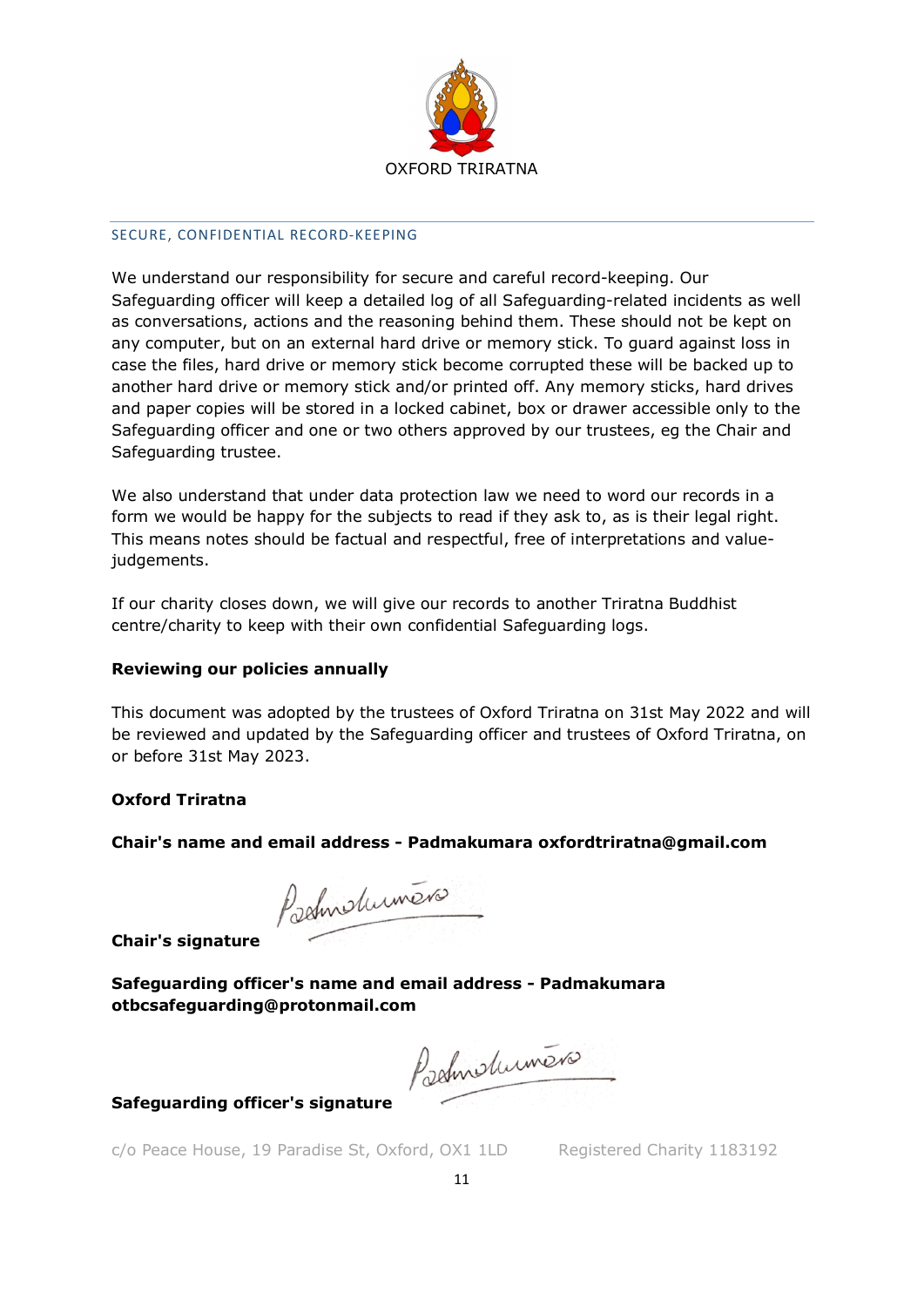

# **Keeping confidential records**

We understand that because many abuse cases come to light 30 or more years later we should keep our records for up to 50 years. This is important in order to address historical cases effectively but also for insurance purposes.

# **Date** 31/05/2022

*This* Oxford Triratna *Adult Safeguarding policy is to be read in conjunction with the* 

- *Oxford Triratna Child Protection Policy 2022*
- *Oxford Triratna Child Protection Code of Conduct 2022*
- *Triratna guidance document 'Caring for teenagers in Triratna 2022' and*
- *Triratna guidance document 'Managing those who pose a risk 2022'*

These policies, codes of conduct, and guidance documents are available upon request.

## APPENDIX 1 DEFINITIONS OF ABUSE IN ADULTS

In the UK we have a legal duty to prevent or address the following types of harm to adults who may be vulnerable or 'at risk'.

The list below also provides a guide as to the types of harm we should be alert to prevent or address in the case of all adults, as does the list at this link, from the Charity Commission for England and Wales https://www.gov.uk/guidance/safeguarding-dutiesfor-charity-trustees

As defined in the UK Care Act 2014, Safeguarding duties apply to an adult who is defined as vulnerable or 'at risk' because they

- have need for care and support (whether or not the local authority is meeting any of those needs) and;
- are experiencing, or at risk of, abuse or neglect; and
- as a result of those care and support needs are unable to protect themselves from either the risk of, or the experience of abuse or neglect.

**Physical abuse** – including assault, hitting, slapping, pushing, misuse of medication, restraint or inappropriate physical sanctions.

**Domestic violence** – including psychological, physical, sexual, financial, emotional abuse; so called 'honour-based' violence.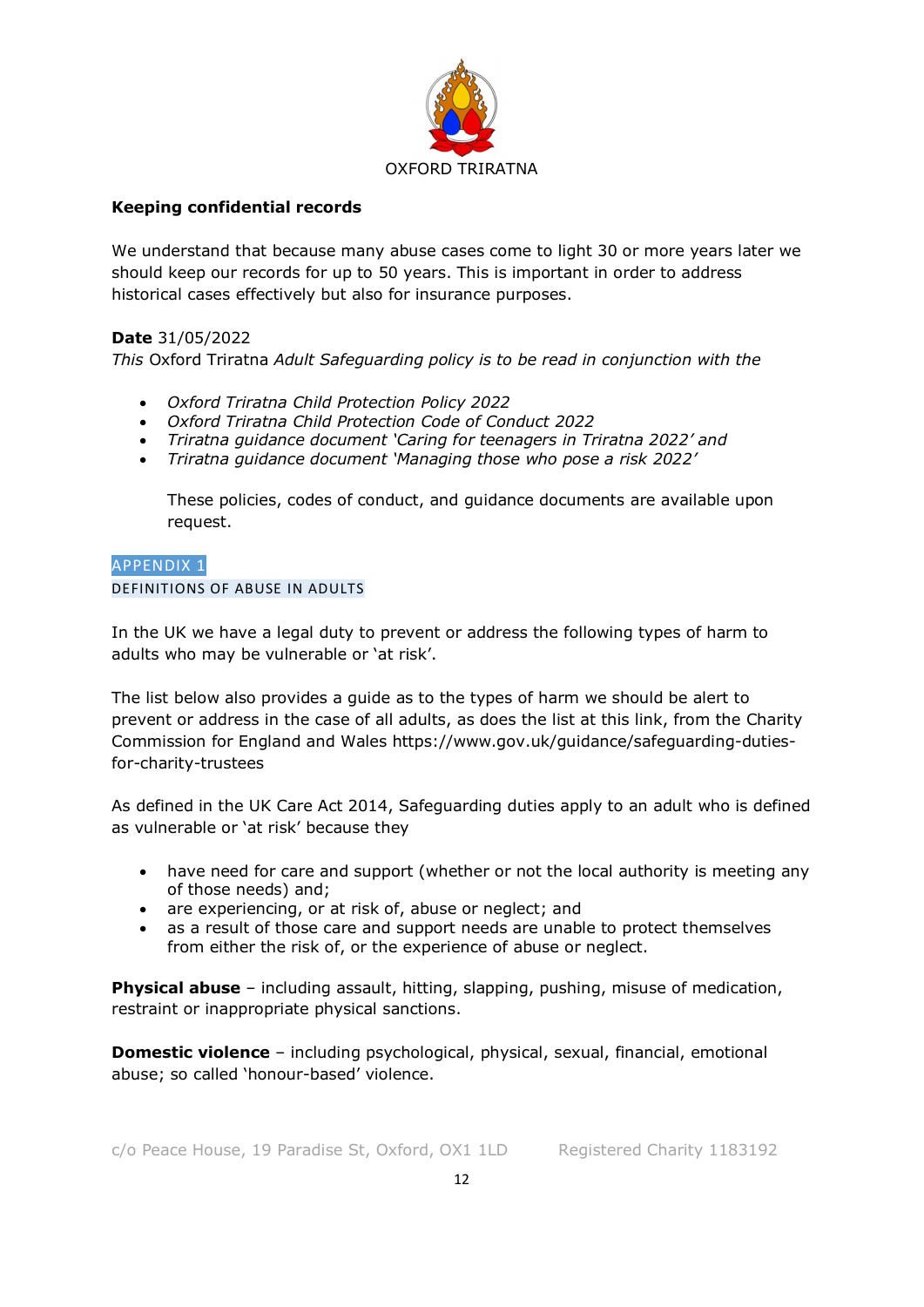

**Sexual abuse** – including rape, indecent exposure, sexual harassment, inappropriate looking or touching, sexual teasing or innuendo, sexual photography, subjection to pornography or witnessing sexual acts, indecent exposure and sexual assault or sexual acts to which the adult has not consented or was pressured into consenting.

**Psychological abuse** – including emotional abuse, threats of harm or abandonment, deprivation of contact, humiliation, blaming, controlling, intimidation, coercion, harassment, verbal abuse, cyber bullying, isolation or unreasonable and unjustified withdrawal of services or supportive networks.

**Financial or material abuse** – including theft, fraud, internet scamming, coercion in relation to an adult's financial affairs or arrangements, including in connection with wills, property, inheritance or financial transactions, or the misuse or misappropriation of property, possessions or benefits.

**Modern slavery** – encompasses slavery, human trafficking, forced labour and domestic servitude. Traffickers and slave masters use whatever means they have at their disposal to coerce, deceive and force individuals into a life of abuse, servitude and inhumane treatment.

**Discriminatory abuse** – including forms of harassment, slurs or similar treatment; because of race, gender and gender identity, age, disability, sexual orientation or religion.

**Organisational abuse** – including neglect and poor care practice within an Institution or specific care setting such as a hospital or care home, for example, or in relation to care provided in one's own home. This may range from one off incidents to on-going illtreatment. It can be through neglect or poor professional practice as a result of the structure, policies, processes and practices within an organisation.

**Neglect and acts of omission** – including ignoring medical, emotional or physical care needs, failure to provide access to appropriate health, care and support or educational services, the withholding of the necessities of life, such as medication, adequate nutrition and heating.

**Self-neglect** – this covers a wide range of behaviour neglecting to care for one's personal hygiene, health or surroundings and includes behaviour such as hoarding. Incidents of abuse may be one-off or multiple, and affect one person or more.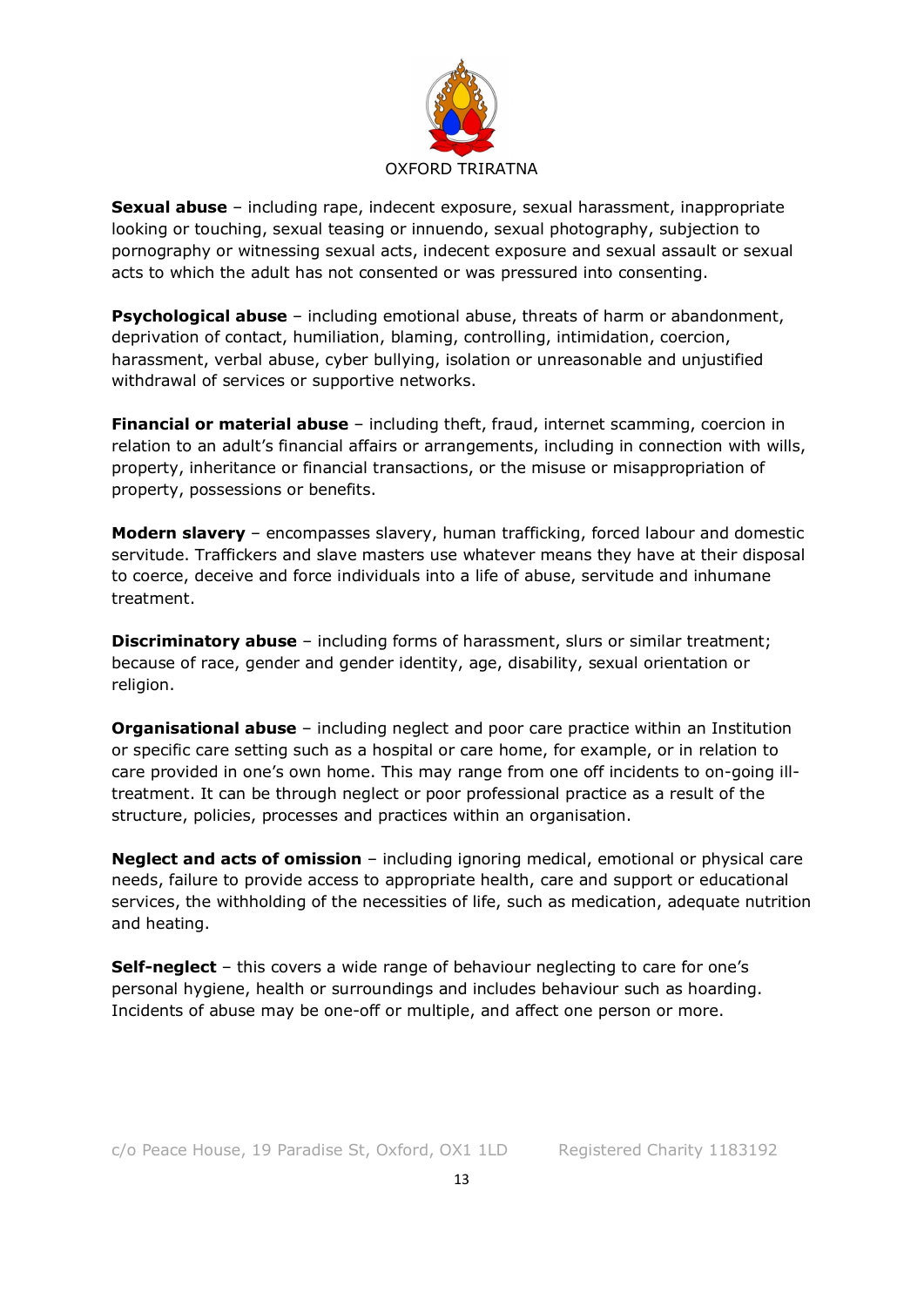

# APPENDIX 2 SIGNS OF ABUSE IN ADULTS

## **Physical abuse**

- History of unexplained falls, fractures, bruises, burns, minor injuries.
- Signs of under or over use of medication and/or medical problems left unattended.
- Any injuries not consistent with the explanation given for them
- Bruising and discolouration particularly if there is a lot of bruising of different ages
- and in places not normally exposed to falls, rough games etc.
- Recurring injuries without plausible explanation
- Loss of hair, loss of weight and change of appetite
- Person flinches at physical contact &/or keeps fully covered, even in hot weather;
- Person appears frightened or subdued in the presence of a particular person or
- people

# **Domestic violence**

- Unexplained injuries or 'excuses' for marks or scars
- Controlling and/or threatening relationship including psychological, physical, sexual, financial, emotional abuse; so called 'honour-based' violence and Female Genital Mutilation.

# **Sexual abuse**

- Pregnancy in a woman who lacks mental capacity or is unable to consent to sexual intercourse
- Unexplained change in behaviour or sexually explicit behaviour
- Torn, stained or bloody underwear and/or unusual difficulty in walking or sitting
- Infections or sexually transmitted diseases
- Full or partial disclosures or hints of sexual abuse:
- Self-harming
- Emotional distress
- Mood changes
- Disturbed sleep patterns
- Psychological abuse
- Alteration in psychological state e.g. withdrawn, agitated, anxious, tearful
- Intimidated or subdued in the presence of a carer
- Fearful, flinching or frightened of making choices or expressing wishes
- Unexplained paranoia
- Changes in mood, attitude and behaviour, excessive fear or anxiety
- Changes in sleep pattern or persistent tiredness
- Loss of appetite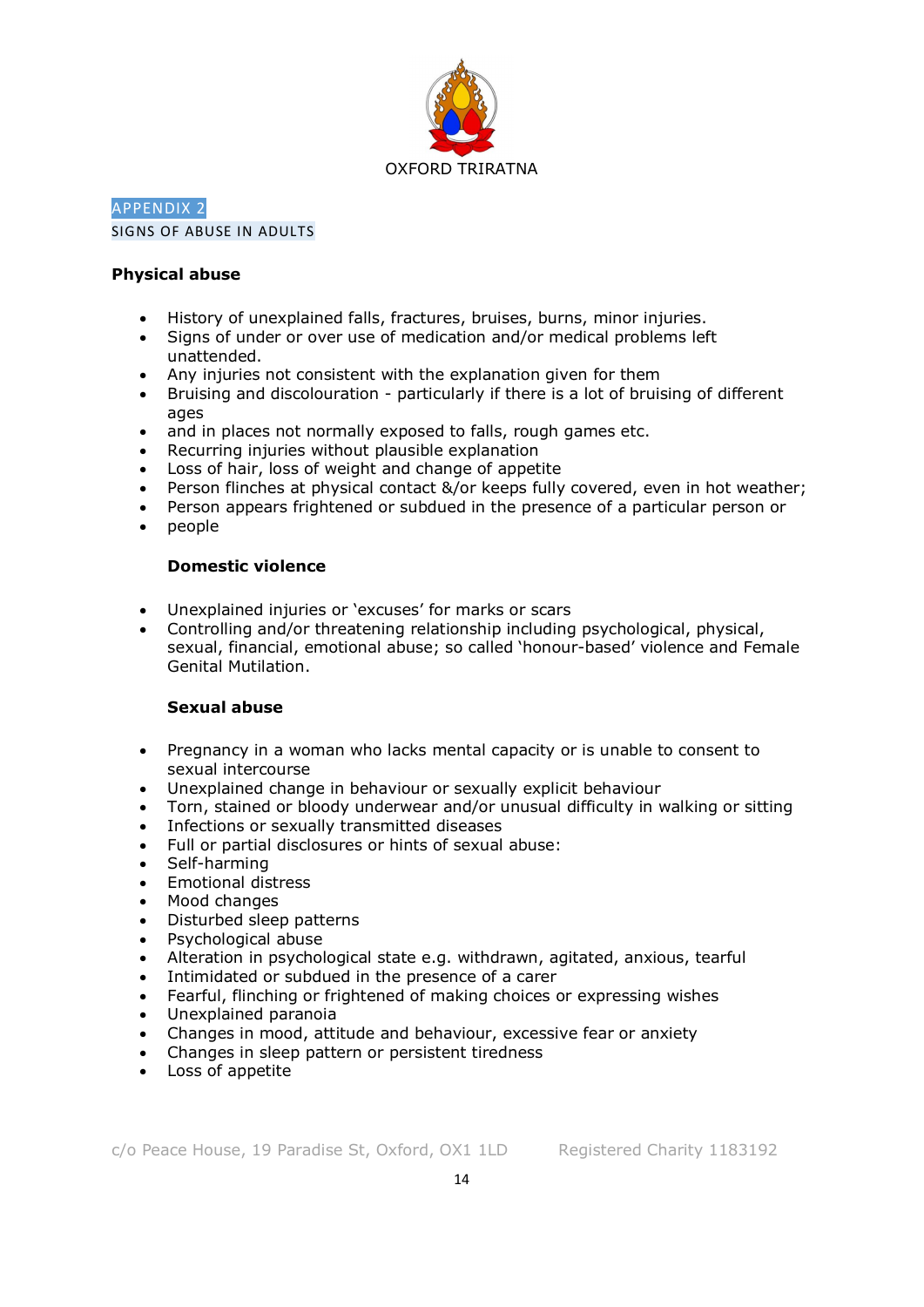

- Helplessness or passivity
- Confusion or disorientation
- Implausible stories and attention seeking behaviour
- Low self-esteem

## **Financial or material abuse**

- Disparity between assets and living conditions
- Unexplained withdrawals from accounts or disappearance of financial documents or loss of money
- Sudden inability to pay bills, getting into debt
- Carers or professionals fail to account for expenses incurred on a person's behalf
- Recent changes of deeds or title to property
- Missing personal belongings
- Inappropriate granting and / or use of Power of Attorney

## **Modern slavery**

- Physical appearance; unkempt, inappropriate clothing, malnourished
- Movement monitored, rarely alone, travel early or late at night to facilitate working hours
- Few personal possessions or ID documents
- Fear of seeking help or trusting people

## **Discriminatory abuse**

- Inappropriate remarks, comments or lack of respect
- Poor quality, or avoidance of, care
- Low self-esteem
- Withdrawn
- Anger
- Person puts themselves down in terms of their gender or sexuality
- Abuse may be observed in conversations or reports by the person of how they perceive themselves

# **Institutional Abuse**

- Low self-esteem
- Withdrawn
- Anger
- Person puts themselves down in terms of their gender or sexuality
- Abuse may be observed in conversations or reports by the person of how they perceive themselves
- No confidence in complaints procedures for staff or service users.
- Neglectful or poor professional practice.